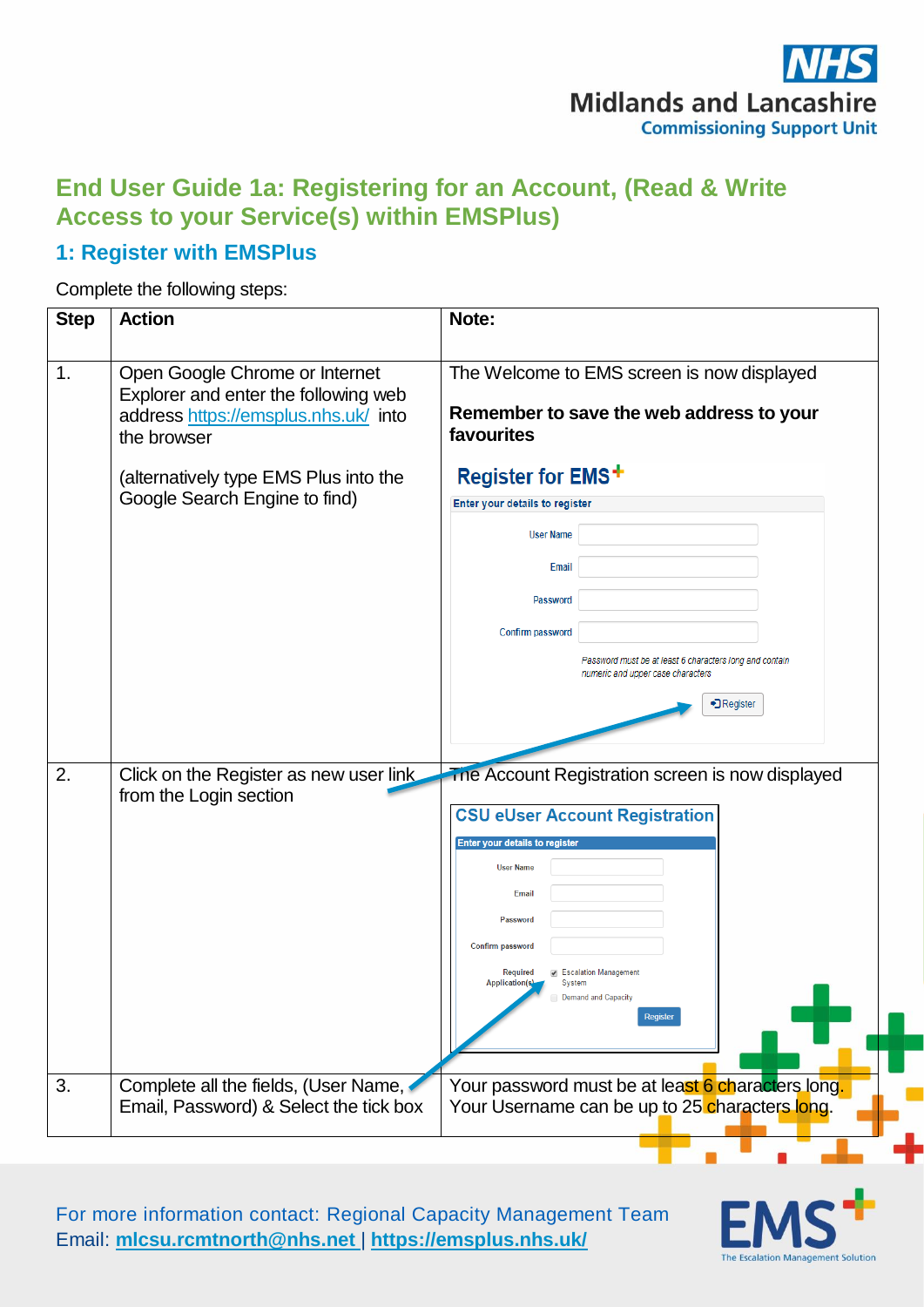# **Midlands and Lancashire Commissioning Support Unit**

The Escalation Management Solution

| <b>Step</b> | <b>Action</b>                        | Note:                                                                                                                                                                                                                                                                                                                                                                                         |
|-------------|--------------------------------------|-----------------------------------------------------------------------------------------------------------------------------------------------------------------------------------------------------------------------------------------------------------------------------------------------------------------------------------------------------------------------------------------------|
|             | for the Escalation Management System |                                                                                                                                                                                                                                                                                                                                                                                               |
| 5.          | Click the Register button            | You will now see a message, (below) indicating that<br>an email has been sent to your inbox for you to verify<br>your account<br><b>Congratulations</b><br><b>Registration Successful</b><br>You have successfully registered for access to the Escalation Management system.<br>A verification email has been sent to<br>@nhs.net containing details on how to activate<br>your user account |
|             |                                      |                                                                                                                                                                                                                                                                                                                                                                                               |

### **2. Verify your EMSPlus Account & request read/write user access rights**

Complete the following steps:

| <b>Step</b> | <b>Action</b>                                                                                                                                                   | Note:                                                                                                                                                  |
|-------------|-----------------------------------------------------------------------------------------------------------------------------------------------------------------|--------------------------------------------------------------------------------------------------------------------------------------------------------|
|             | Click on the link in the message received<br>to verify your account                                                                                             | Please do this within 24 hours of Registering, or the<br>link will be invalid.                                                                         |
|             | <b>CSU - eUser Account</b>                                                                                                                                      | This link can only be used once to verify your<br>account, don't save it to your favourites – please<br>save the following url https://emsplus.nhs.uk/ |
|             | <b>CSU User Registration</b>                                                                                                                                    |                                                                                                                                                        |
|             | Thank you for registering with the CSU. In order for your request to be processed please follow the link below to<br>confirm that you have received this email. |                                                                                                                                                        |
|             | https://emsengland.co.uk/Authorisation/Account/Verify/09348FEE-23B2-441A-8ABA-11AB0A068321                                                                      |                                                                                                                                                        |
|             | Sent at: 09 Jun 2016 09:29                                                                                                                                      |                                                                                                                                                        |
|             |                                                                                                                                                                 |                                                                                                                                                        |

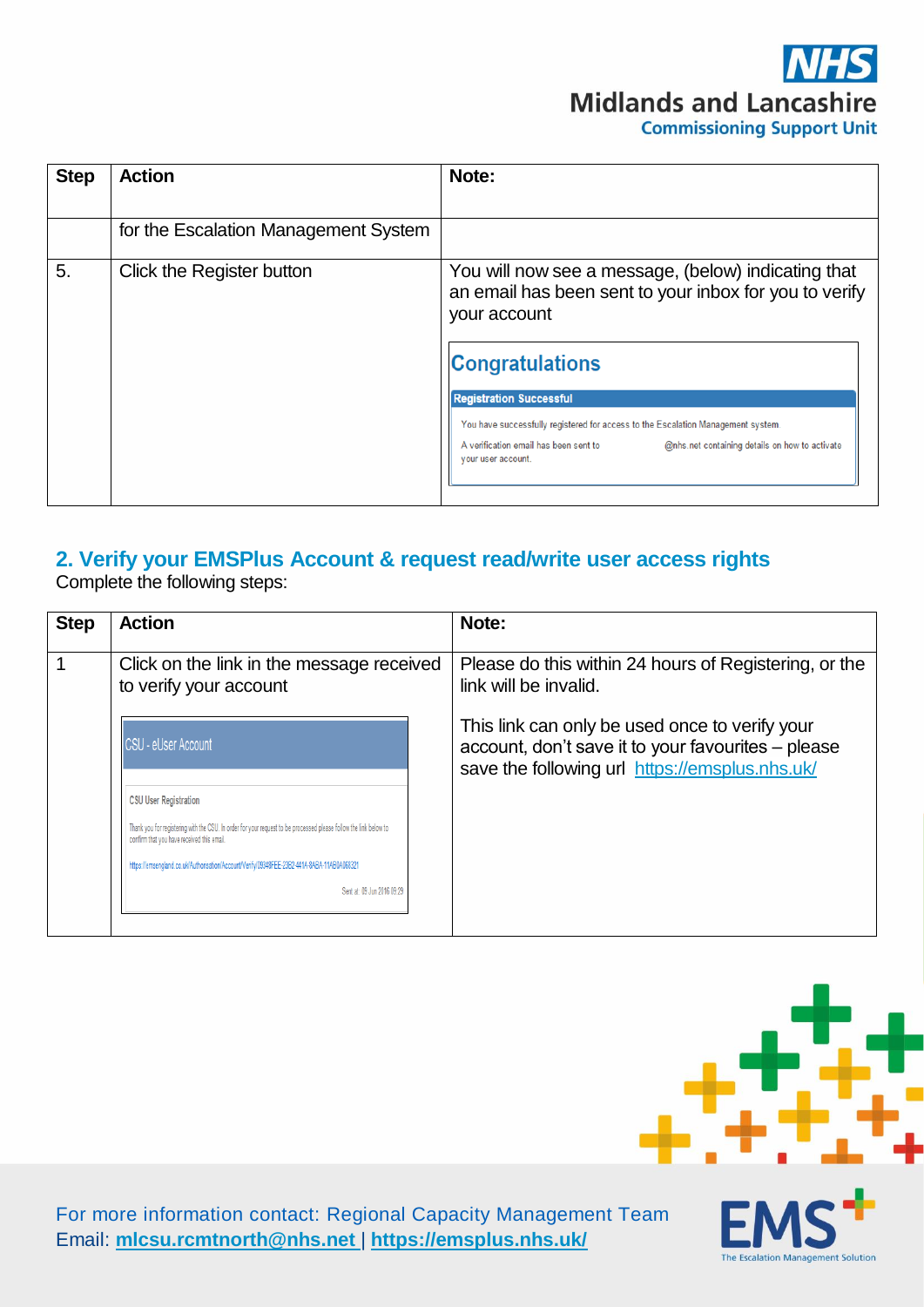# **Midlands and Lancashire Commissioning Support Unit**

| <b>Step</b>    | <b>Action</b>                                                                                                                                                                                                       | Note:                                                                                                                                                                                                                                                                                                                                                                                                                    |
|----------------|---------------------------------------------------------------------------------------------------------------------------------------------------------------------------------------------------------------------|--------------------------------------------------------------------------------------------------------------------------------------------------------------------------------------------------------------------------------------------------------------------------------------------------------------------------------------------------------------------------------------------------------------------------|
| $\overline{2}$ | Click on the Escalation Management<br>System link in the User Verification box                                                                                                                                      | EMS <sup>+</sup><br><b>User Verification</b><br>Thank you for registering a CSU user. You must now register with the application(s) below<br><b>Your Credentials</b><br><b>User Nam</b><br>Email<br>aatest@aa.com<br>polication Access<br>olications listed below<br>For more information contact: Regional Capacity Management Team<br>Email: rcmt@nhs.net   www.emsplus.nhs.uk                                         |
| 3              | Now enter the User Name and<br>Password you registered with into the<br>Welcome to EMS Login Screen                                                                                                                 | See example at Register with EMSPlus, Step 1<br>above                                                                                                                                                                                                                                                                                                                                                                    |
| $\overline{4}$ | Complete the Register for access to<br>EMS screen with some additional<br>information in relation to your job role                                                                                                  | This takes you to the Access Requirements Screen<br>below<br><b>Register for access to EMS</b><br>$\boxed{r}$<br>In order to access EMS please complete the registration form below<br><b>About You</b><br><b>Access Requirements</b><br>Testuser<br><b>User Name</b><br>kay.godwin1@nhs.net<br><b>Email</b><br><b>Full Name</b><br>2<br><b>Job Role</b><br>Organisation<br><b>Supporting Information</b><br><b>Next</b> |
| 5              | Select the Access Requirements Tab,<br>then deselect the All Globe at the top of<br>the list, then scroll down and select the<br>tick box next to the services(s) you need<br>access to and then select whether you | Read Permission gives you immediate<br>access to see this organisations Escalation<br>Level or Bed availability grid on EMSPlus,<br>(No approval required)                                                                                                                                                                                                                                                               |

For more information contact: Regional Capacity Management Team Email: **[mlcsu.rcmtnorth@nhs.net](mailto:mlcsu.rcmtnorth@nhs.net)** | **<https://emsplus.nhs.uk/>**

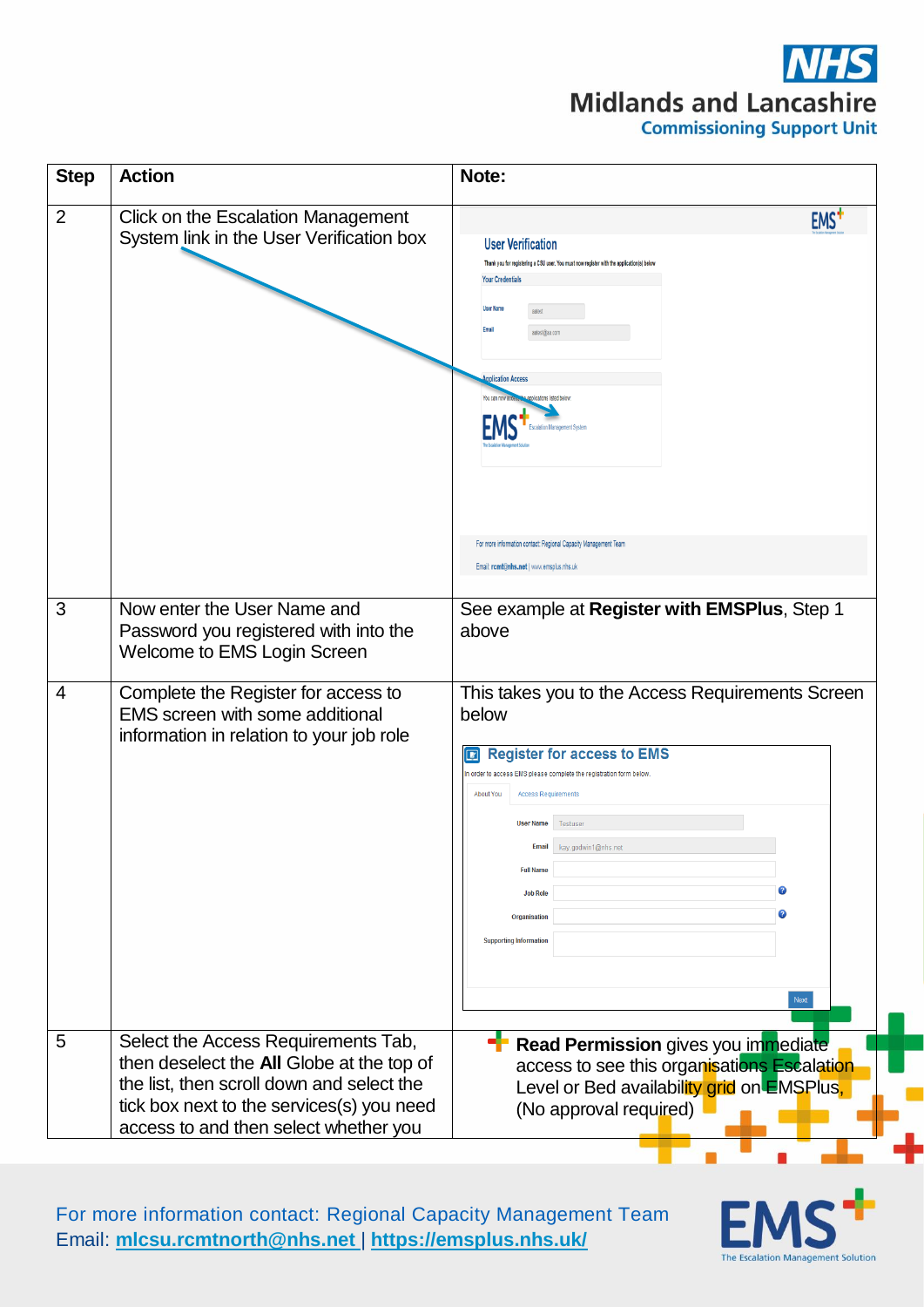## **Midlands and Lancashire Commissioning Support Unit**

| <b>Step</b> | <b>Action</b>                                                                                                                                                                                                                                                                                                                                                                                                                                                                                                                                                                                                                                                                                    | Note:                                                                                                                                                                                                                                                                                                                                                                                                                                                                                                                                                                                                                                                                 |                                                                                                                  |  |
|-------------|--------------------------------------------------------------------------------------------------------------------------------------------------------------------------------------------------------------------------------------------------------------------------------------------------------------------------------------------------------------------------------------------------------------------------------------------------------------------------------------------------------------------------------------------------------------------------------------------------------------------------------------------------------------------------------------------------|-----------------------------------------------------------------------------------------------------------------------------------------------------------------------------------------------------------------------------------------------------------------------------------------------------------------------------------------------------------------------------------------------------------------------------------------------------------------------------------------------------------------------------------------------------------------------------------------------------------------------------------------------------------------------|------------------------------------------------------------------------------------------------------------------|--|
|             | need read or write access to that<br>service<br><b>&amp; My Profile</b><br><b>Access Requirements</b><br><b>About You</b><br>Subscriptions<br>Select the Organisations you require access to                                                                                                                                                                                                                                                                                                                                                                                                                                                                                                     | ÷<br>Write Permission gives you access to<br>update and see this organisations<br>Escalation level or Bed availability grid on<br><b>EMSPlus (System Administrator Approval</b><br>required)<br>To get the most out of EMSPlus, it is worth having<br>read access to others services in your Region, so it<br>would be a good idea to select the Merseyside<br>Globe for example as Read access and then Write<br>access to the services you are required to update<br>within this region.<br>This will give you a local picture of what might<br>impact your service in times of pressure, or where<br>you might be able to assist others under extreme<br>pressure. |                                                                                                                  |  |
|             | Organisation<br>Permission<br>NWBH Knowsley Community Nursing Service<br>Approved 27/01/2017 15:44<br>NWBH Knowsley Integrated Community Equipr<br>Senggroved 16/06/2017 10:14<br>NWBH Knowsley Intermediate Care Service<br>Approved 05/05/2017 15:25<br>NWBH Mental Health Assesment & Home Treatment Tapproved 16/06/2017 10:14<br>St Helens Care Homes<br>* Approved<br>St Helens Community Beds<br>:21<br>Demand and Capacity<br><b>Admin</b><br>St Helens Community Intermediate Care (reablement)<br>$-29$<br>Standard User<br>St Helens Community Matrons<br>Super User<br>$-48$<br>None<br>St Helens Community Nurse Team<br>$-48$<br>St Helens Homecare Reablemen<br>Organisation Arts |                                                                                                                                                                                                                                                                                                                                                                                                                                                                                                                                                                                                                                                                       |                                                                                                                  |  |
| 6           | Select Register and you will receive this<br>message                                                                                                                                                                                                                                                                                                                                                                                                                                                                                                                                                                                                                                             | If:                                                                                                                                                                                                                                                                                                                                                                                                                                                                                                                                                                                                                                                                   | Then:                                                                                                            |  |
|             | O You have successfully registered for access to EMS. You will be notified once your access request has been processed.                                                                                                                                                                                                                                                                                                                                                                                                                                                                                                                                                                          | You've selected Read<br><b>Permission</b>                                                                                                                                                                                                                                                                                                                                                                                                                                                                                                                                                                                                                             | you will be able to use<br>the EMSPlus service<br>immediately and you<br>will be re-directed to<br>the Home Page |  |
|             |                                                                                                                                                                                                                                                                                                                                                                                                                                                                                                                                                                                                                                                                                                  | You've selected Write<br><b>Permission</b>                                                                                                                                                                                                                                                                                                                                                                                                                                                                                                                                                                                                                            | access will need to be<br>approved by a<br>System Administrator,<br>which can take up to<br>24 hours             |  |
|             |                                                                                                                                                                                                                                                                                                                                                                                                                                                                                                                                                                                                                                                                                                  |                                                                                                                                                                                                                                                                                                                                                                                                                                                                                                                                                                                                                                                                       |                                                                                                                  |  |



The Escalation Management Solution

For more information contact: Regional Capacity Management Team Email: **[mlcsu.rcmtnorth@nhs.net](mailto:mlcsu.rcmtnorth@nhs.net)** | **<https://emsplus.nhs.uk/>**